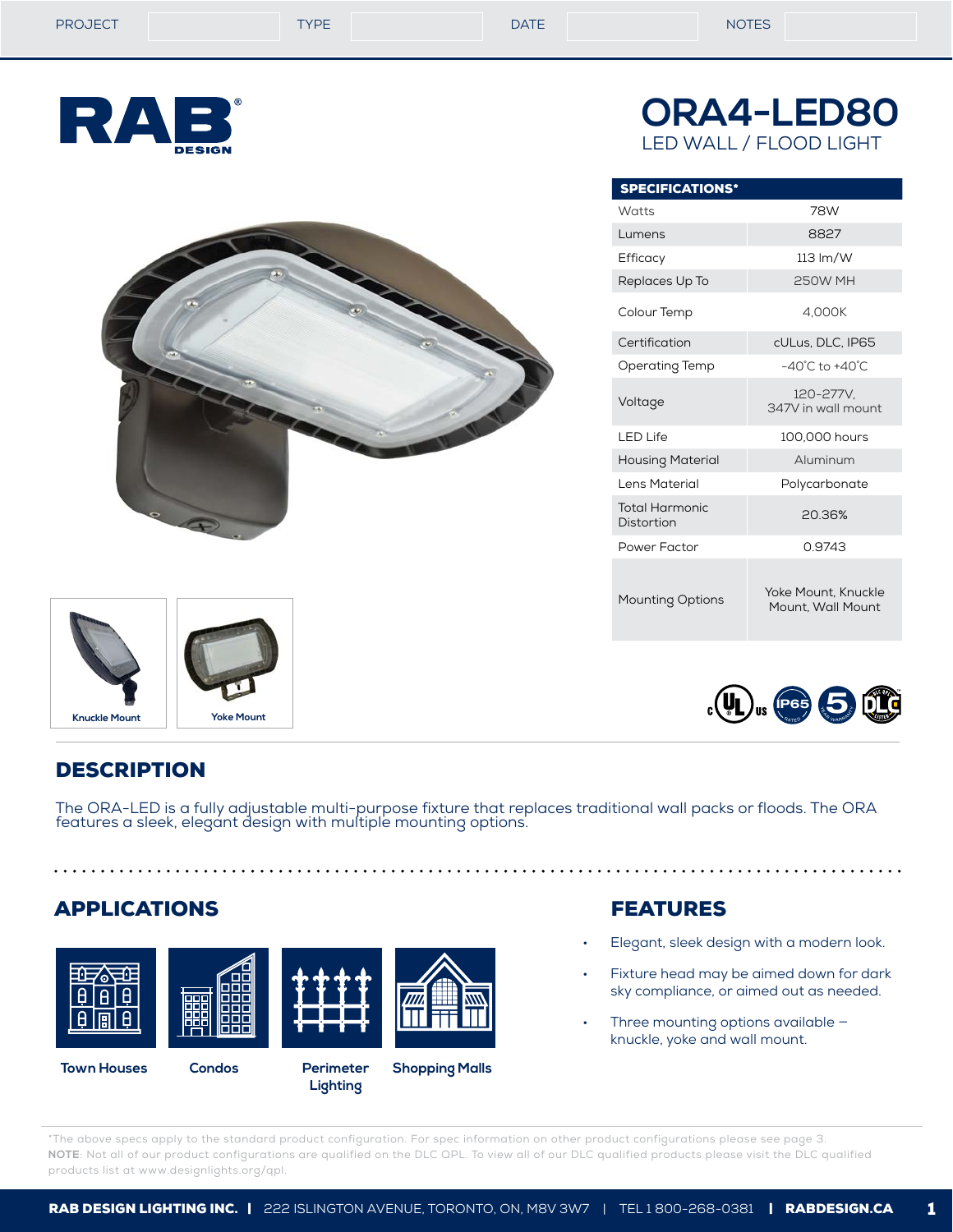







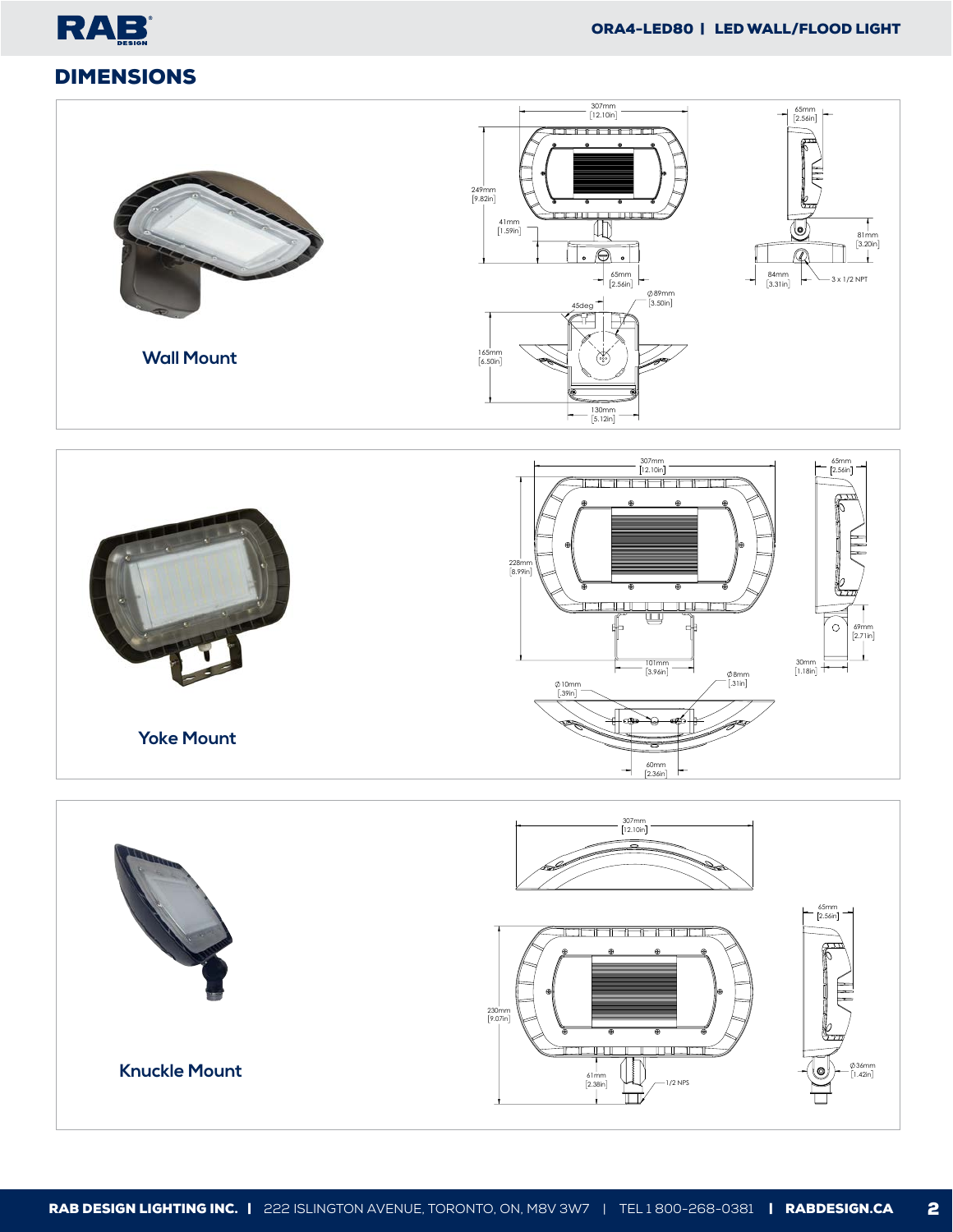

# **PHOTOMETRICS**

### **ORA4-LED80 4K MOUNTED AT 20 FEET - WALL MOUNT ORIENTATION**



### ARCHITECTURAL WALL MOUNT

For architectural wall mount version order ORA knuckle mount with architectural backbox separately



# 347V WALL MOUNT